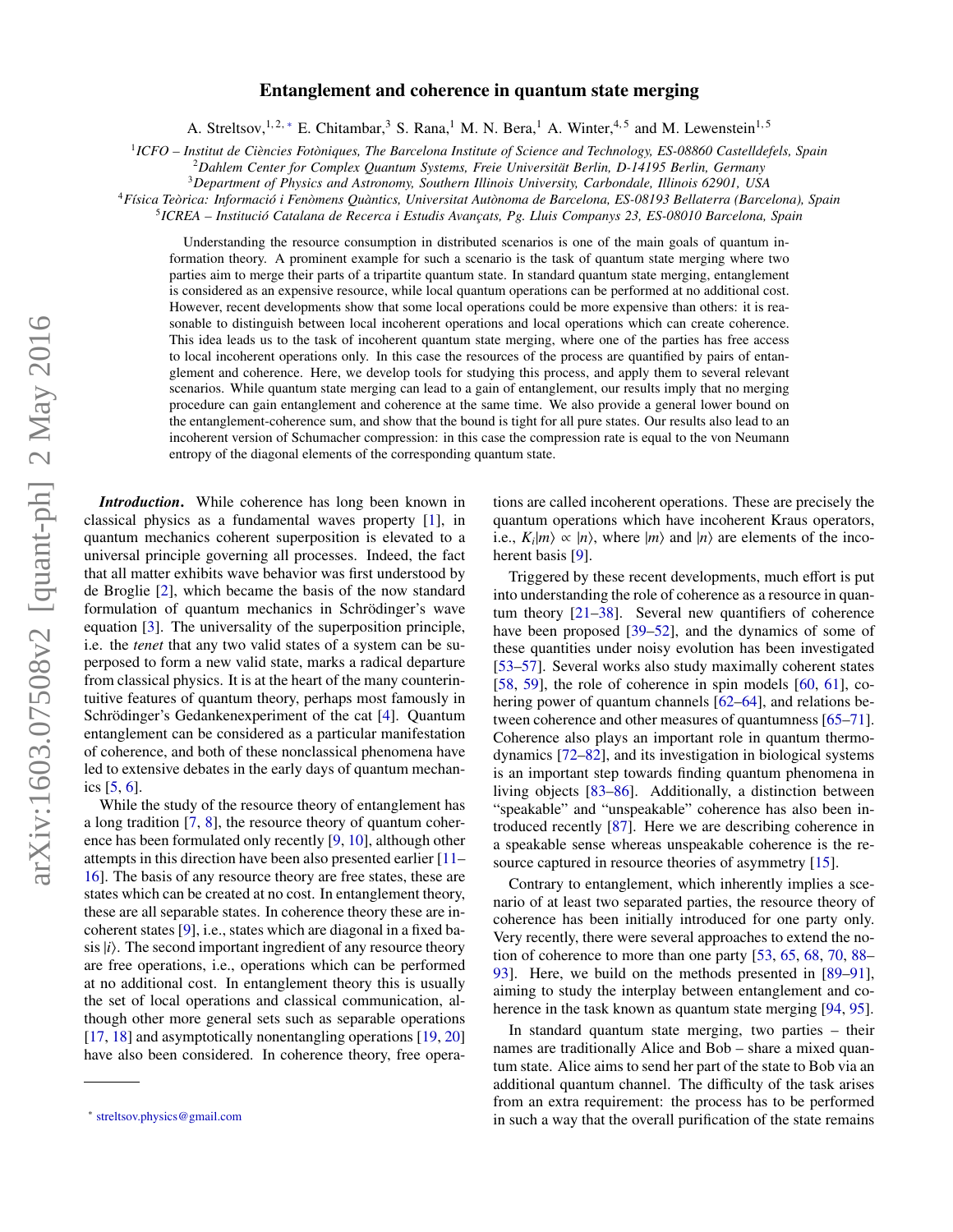intact. As was shown in [\[94,](#page-5-20) [95\]](#page-5-21), the singlet rate required for this process is equal to the conditional entropy  $S(\rho^{AB})$ – $S(\rho^B)$ , where  $S(\rho)$  –  $Ts[\rho]\rho\alpha$ ,  $\rho$  is the von Neumann entropy. To where  $S(\rho) = -\text{Tr} [\rho \log_2 \rho]$  is the von Neumann entropy. To be precise, if the conditional entropy is positive, then merging is possible with singlets at rate  $S(\rho^{AB}) - S(\rho^{B})$ , and merg-<br>ing is not possible if less singlets are available. Moreover ing is not possible if less singlets are available. Moreover, if the conditional entropy is negative, the process is possible without any entanglement. Apart from merging the state for free, Alice and Bob can additionally gain singlets at rate  $S(\rho^B) - S(\rho^{AB})$ .<br>Here we con

Here, we consider the task of *incoherent quantum state merging*. This task is very similar to standard quantum state merging, up to the fact that Bob has free access to incoherent operations only, i.e., he has to pay for operations which are not incoherent. There are at least two motivations for this: On the one hand, we would like to understand better the local quantum(!) operations that Alice and in particular Bob have to perform in merging. On the other hand, coherence seems to be the resource of choice to consider here, as entanglement and coherence are both resources of superposition, one in correlation, the other locally. Thus, while the cost of standard quantum state merging is quantified by the required entanglement rate *E*, the cost of incoherent quantum state merging will be quantified by a pair of entanglement and coherence rate (*E*,*C*). Solving the problem of incoherent quantum state merging requires the characterization of all *optimal pairs* (*E*,*C*). These are pairs of entanglement and coherence for which merging is possible, but neither entanglement nor coherence of the pair can be reduced.

In this paper we define the task of incoherent quantum state merging and develop methods to study it. For arbitrary mixed states we provide a powerful lower bound on the entanglement-coherence sum  $E + C$ . For pure states we show that this bound is tight by explicitly evaluating the minimal singlet rate needed for merging in the absence of local coherence. For a family of fully separable mixed states we solve the question of incoherent quantum state merging completely by presenting all optimal pairs of entanglement and coherence. Finally, we provide a discussion on the interplay between coherence and entanglement, also presenting evidence that a large amount of local coherence might be saved by using little extra entanglement in the merging procedure.

At this point we note that the term "coherence" used in this and other recent papers is, of course, also used in atomic and molecular physics, where "coherences" denote off-diagonal elements of the density matrix, typically in the basis of energy eigenstates. Note, however, that in quantum optics the term "coherence" is also used in the context on classical and quantum electrodynamics, where it describes the factorization property of certain correlation functions, ultimately related to the prominent Glauber-Sudarshan "coherent states" [\[96,](#page-5-22) [97\]](#page-5-23). Off-diagonal elements of the density matrix in this latter sense, are related rather to "non-classicality" of states of photos, phonons, bosons etc. (cf. [\[98](#page-5-24)[–100\]](#page-5-25) and references therein).

*Incoherent quantum state merging.* We consider the scenario where three parties, Alice, Bob, and a referee, share

a joint quantum state  $\rho = \rho^{RAB}$ . In the task of incoherent<br>quantum state merging. Alice and Bob aim to merge their quantum state merging, Alice and Bob aim to merge their parts of the total state on Bob's side by using local quantumincoherent operations and classical communication (LQICC) [\[89\]](#page-5-18). Additionally, Alice and Bob have access to singlets at rate *E* and maximally coherent states at rate *C* on Bob's side.

In the following, we are interested in *achievable pairs* (*E*,*C*), these are pairs of coherence and entanglement for which the aforementioned task can be performed in the asymptotic scenario. Similar to standard quantum state merging [\[94,](#page-5-20) [95\]](#page-5-21) we consider the most general situation, where Alice and Bob can make catalytic use of entanglement and coherence  $[101]$ . We call  $E_i$  the entanglement rate which is initially shared by Alice and Bob, and  $E_t$  will be the final amount of entanglement between them. Similarly,  $C_i$  and  $C_t$  will be the initial and the final amount of Bob's local coherence. An entanglement-coherence pair (*E*,*C*) is achievable if there exist numbers  $E_i$ ,  $E_t$ ,  $C_i$ , and  $C_t$  with  $E = E_i - E_t$  and  $C = C_i - C_t$ such that for any  $\varepsilon > 0$  and any  $\delta > 0$  for all sufficiently large integers  $n \geq n_0$  there exists an LQICC protocol  $\Lambda$  between Alice and Bob such that [\[102\]](#page-5-27)

<span id="page-1-0"></span>
$$
\left\| \Lambda \left[ \rho_i^{\otimes n} \otimes \Phi_2^{\otimes \left[ (E_i + \delta) n \right]} \otimes \Psi_2^{\otimes \left[ (C_i + \delta) n \right]} \right] - \rho_i^{\otimes n} \otimes \Phi_2^{\otimes \left[ E_i n \right]} \otimes \Psi_2^{\otimes \left[ C_i n \right]} \right\|_1 \leq \varepsilon. \tag{1}
$$

Here,  $\rho_i = \rho^{RAB} \otimes |0\rangle\langle 0|^{\tilde{B}}$  is the total initial state, where  $\tilde{B}$  is an additional particle in Bob's hands with dimension  $d_{\tilde{B}} = d_{\tilde{B}}$ . an additional particle in Bob's hands with dimension  $d_{\tilde{B}} = d_A$ .  $|\Phi_2\rangle = \sqrt{\frac{1}{2}}(|00\rangle + |11\rangle)$  is a maximally entangled two-qubit state shared by Alice and Bob, and  $|\Psi_2\rangle = \sqrt{\frac{1}{2}}(|0\rangle + |1\rangle)$  is a maximally coherent single-qubit state on Bob's side. The target state  $\rho_t = \rho^{R\bar{B}B} \otimes |0\rangle\langle 0|^A$  is the same as  $\rho_i$  up to relabeling<br>the perties A and  $\tilde{P}$  and  $||M|| = \text{Tr} \sqrt{M^{\dagger}M}$  is the trace norm the parties *A* and  $\tilde{B}$ , and  $||M||_1 = \text{Tr} \sqrt{M^{\dagger}M}$  is the trace norm.

The achievable region is a closed and convex set, due to the timesharing principle [\[103,](#page-5-28) [104\]](#page-5-29). Namely, on block length *n*, and for  $0 < p < 1$ , we can break the *n* systems into two blocks of  $k = \lfloor pn \rfloor$  and  $\ell = \lfloor (1 - p)n \rfloor$ , and run a first protocol with asymptotic rate  $(E_1, C_1)$  on the *k*-block, and a second protocol with asymptotic rate  $(E_2, C_2)$  on the  $\ell$ -block. The tensor product of these protocols is evidently an asymptotically error-free merging protocol, and achieves the rate pair  $(E, C) = (pE_1 + (1-p)E_2, pC_1 + (1-p)C_2).$ 

As in standard quantum state merging, the quantities *E* and *C* can be positive or negative. If *E* (*C*) is positive, it means that the merging procedure consumes entanglement (coherence) at rate  $E(G)$ . If the corresponding quantity is negative, the process can be performed without the corresponding resource, and additionally singlets (maximally coherent states) are gained. Crucially, as we will see below in this paper, the latter gain is not possible for both entanglement and coherence at the same time: if entanglement is gained in the process, coherence has to be consumed, and vice versa.

Clearly, if a pair  $(E, C)$  is achievable, then any other pair  $(E', C')$  is also achievable for  $E' \ge E$  and  $C' \ge C$ . A pair  $(E, C)$  will be called *ontinal* if it is achievable and if the pairs (*E*,*C*) will be called *optimal* if it is achievable and if the pairs  $(E, C')$  and  $(E', C)$  are not achievable for any  $C' < C$  and  $E' < E$ . Since via LOICC operations a singlet can be con- $E' < E$ . Since via LQICC operations a singlet can be con-<br>verted into a maximally coherent state on Bob's side [89], with verted into a maximally coherent state on Bob's side [\[89\]](#page-5-18), with every achievable pair  $(E, C)$ , also  $(E + t, C - t)$  is achievable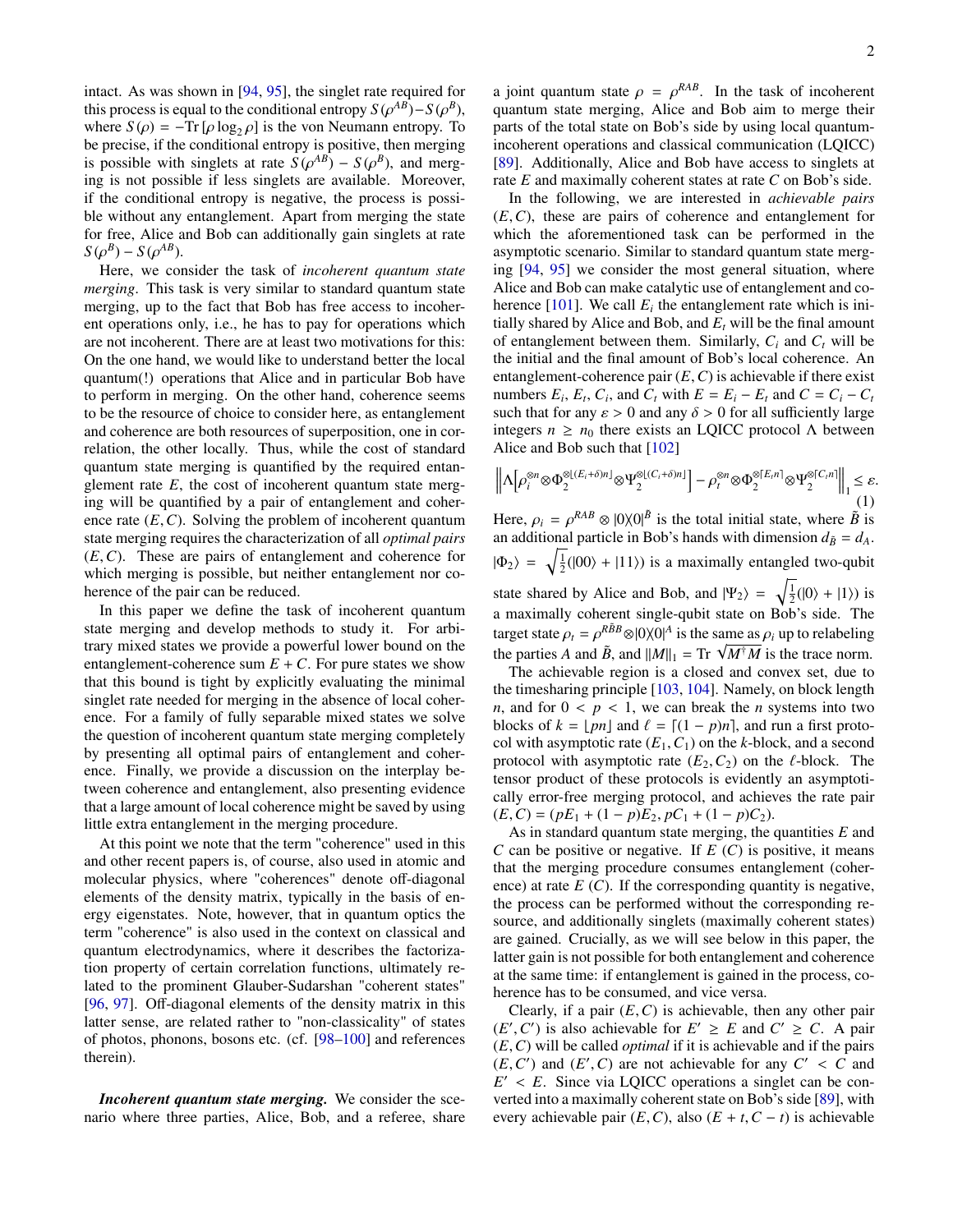for  $t > 0$ . Thus, it is always possible to perform incoherent merging with  $C = 0$ , and the corresponding optimal pair will be denoted  $(E_0, 0)$ . Another important pair is the one with the minimal amount of entanglement *E*min among all protocols. We denote it  $(E_{min}, C_{max})$ , since it also has the maximal amount of coherence among all optimal pairs [\[105\]](#page-5-30).

A full solution of incoherent quantum state merging implies determining all optimal pairs for a given tripartite state. The following proposition provides a bound on the entanglementcoherence sum  $E + C$ .

<span id="page-2-1"></span>**Proposition 1.** *Given a tripartite quantum state*  $\rho = \rho^{RAB}$ , *any achievable pair* (*F, C) fulfills the following inequality: any achievable pair* (*E*,*C*) *fulfills the following inequality:*

<span id="page-2-0"></span>
$$
E + C \ge S \left( \mathrm{id}^R \otimes \Delta^{AB} [\rho] \right) - S \left( \mathrm{id}^{RA} \otimes \Delta^B [\rho] \right), \qquad (2)
$$

*where* Δ<sup>*x*</sup>[ρ] *denotes full decoherence of the state ρ in the in-*<br>coherent basis of a (possibly multipartite) subsystem X<sup>-</sup> *coherent basis of a (possibly multipartite) subsystem X:*

$$
\Delta^{X}[\rho] = \sum_{i} |i\rangle\langle i|^{X} \rho |i\rangle\langle i|^{X}.
$$
 (3)

We refer the reader to [A](#page-6-0)ppendix A for the proof, which is based on monotonicity of QI relative entropy under LQICC operations [\[89\]](#page-5-18).

It is instructive to compare these results to standard quantum state merging as presented in [\[94,](#page-5-20) [95\]](#page-5-21). In standard quantum state merging, the entanglement rate required for merging a pure state  $\psi^{RAB}$  is given by the conditional entropy of the re-<br>duced state  $\phi^{AB}$  which can be either positive or negative. In duced state  $\rho^{AB}$ , which can be either positive or negative. In the negative case, quantum state merging is possible without the negative case, quantum state merging is possible without entanglement and additional singlets are produced. Since the right-hand side of Eq. [\(2\)](#page-2-0) cannot be negative, it follows that the sum  $E + C$  is also nonnegative. While each of the quantities *E* or *C* can still be negative individually, they cannot be both negative at the same time. Thus, there is no merging procedure where entanglement and coherence are gained simultaneously. This statement is true for all mixed states  $\rho^{RAB}$ .<br>Having presented the general framework, we will now for

Having presented the general framework, we will now focus on the situation where the total state is pure. Note that understanding of the pure-state scenario also gives insights for general mixed states. In particular, if a pair (*E*,*C*) is achievable for a pure state  $|\psi\rangle^{RAB}$ , the same pair is also achiev-<br>able for any state  $\phi^{RAB}$  with the same reduction such that able for any state  $\rho^{RAB}$  with the same reduction such that  $\rho^{AB} = Tr_{B}[\psi^{RAB}]$ ρ  $^{AB}$  = Tr<sub>*R*</sub>[ $\psi^{RAB}$ ].

*Incoherent merging of pure states.* We will now consider incoherent quantum state merging for general pure states. By state merging [\[95,](#page-5-21) [106\]](#page-5-31) we have

$$
E \ge E_{\min} = S(\rho^{AB}) - S(\rho^{B}).
$$
\n(4)

Moreover, for pure states Proposition [1](#page-2-1) reduces to

$$
E + C \ge S(\overline{\rho}^{AB}) - S(\overline{\rho}^{B}), \tag{5}
$$

where we introduced the notation  $\overline{\rho}^X = \Delta^X[\rho^X]$  for the de-<br>phased state. As we will see in the following theorem, this phased state. As we will see in the following theorem, this bound is saturated.

<span id="page-2-2"></span>**Theorem 2.** *Any pure state*  $|\psi\rangle^{RAB}$  *can be merged with the pair* (*F*<sub>0</sub>  $C = 0$ *) where pair*  $(E_0, C = 0)$ *, where* 

$$
E_0 = S\left(\overline{\rho}^{AB}\right) - S\left(\overline{\rho}^B\right). \tag{6}
$$

*Moreover, the pair*  $(E_0, C = 0)$  *is optimal.* 

We refer to Appendix [B](#page-6-1) for the proof, which is based on an adaptation of the Slepian-Wolf distributed compression of the decohered - classical! - source. Note that  $\overline{\rho}^{AB}$  is a classical<br>state, and its conditional entropy, according to the Slepianstate, and its conditional entropy, according to the Slepian-Wolf theorem [\[107\]](#page-5-32), is precisely the amount of classical communication required to inform Bob about Alice's register. In fact, the proof of this theorem in Appendix [B](#page-6-1) uses the Slepian-Wolf protocol as a building block.

The above theorem implies that for pure states  $\psi^{RAB}$  the nimal entanglement-coherence sum  $F + C$  required for minimal entanglement-coherence sum  $E + C$  required for merging is equal to the conditional entropy of the decohered state  $\overline{\rho}^{AB}$ . We also mention that for pure states of the form  $b/\sqrt{BA}} \otimes 10^8$  the procedure described here can be seen as the  $|\psi\rangle^{RA} \otimes |0\rangle^{B}$ , the procedure described here can be seen as the incoherent version of Schumacher compression [108]. In parincoherent version of Schumacher compression [\[108\]](#page-5-33). In par-ticular, Theorem [2](#page-2-2) proves that any state  $\rho$  can be faithfully compressed at rate *S* ( $\Delta[\rho]$ ), under the assumption that the decompression is performed with incoherent operations only.

A final comment is in order concerning the applicability of Proposition [1](#page-2-1) and Theorem [2](#page-2-2) to different operational classes. Beyond the incoherent operations considered in this letter, one can consider the more general class of "maximal" incoherent operations (MIO), which consists of all non-coherencegenerating maps [\[10,](#page-4-9) [109\]](#page-5-34). As we discuss in Appendix [A,](#page-6-0) the lower bound of [1](#page-2-1) holds as well for MIO. On the achievability end, the rate of Theorem [2](#page-2-2) is still achievable when Bob is limited to so-called *strictly* incoherent operations (SIO) [\[10,](#page-4-9) [32\]](#page-4-22), and even if he is further restricted to the class of *physical* incoherent operations (PIO) [\[49\]](#page-4-23). Also, Alice's measurement in Theorem [2](#page-2-2) can always be made incoherent since the protocol is one-way with her final state being incoherent. Thus our result also applies to the scenario of bipartite local incoherent operations and classical communications (LICC) [\[90,](#page-5-35) [91\]](#page-5-19).

*Coherence-entanglement tradeo*ff*.* The development so far revealed some facts about the landscape of the achievable pairs  $(E, C)$  for incoherent merging of a state  $\rho^{RAB}$ . Most im-<br>portantly, there are two inaccessible regions given by the inportantly, there are two inaccessible regions given by the inequalities  $E + C \ge S(\Delta^{AB}[\rho]) - S(\Delta^{B}[\rho])$  and  $E \ge E_{\text{min}}$ . For a pure state these simplify to  $F + C > S(A|B)$  and  $F > S(A|B)$ . pure state, these simplify to  $E + C \ge S(A|B)_{\overline{p}}$  and  $E \ge S(A|B)_{\rho}$ , and the lower bound is tight as  $(E = E_0 = S(A|B)_{\overline{0}}, C = 0)$ is achievable. Furthermore, since with every achievable pair (*E*,*C*), also (*E* + *t*,*C* − *t*) is achievable for *t* > 0, we find a boundary of the achievable region in the line of slope −1 from  $(E_0, 0)$  to the right, see Fig. [1.](#page-3-0) We do not know at this point whether this boundary line continues with slope −1 also to the left of that point. The biggest open question is the characterization of  $C_{\text{max}}$ , which is the coherence rate required for the minimum possible entanglement rate  $E_{min}$ . Naturally, if we could show that  $(E = E_{min}, C = E_0 - E_{min})$  is achievable, we would have characterized the entire achievable region, showing that it is delimited by the two above mentioned linear inequalities. On the other hand, it is quite conceivable that in general  $C_{\text{max}} \gg E_0 - E_{\text{min}}$ .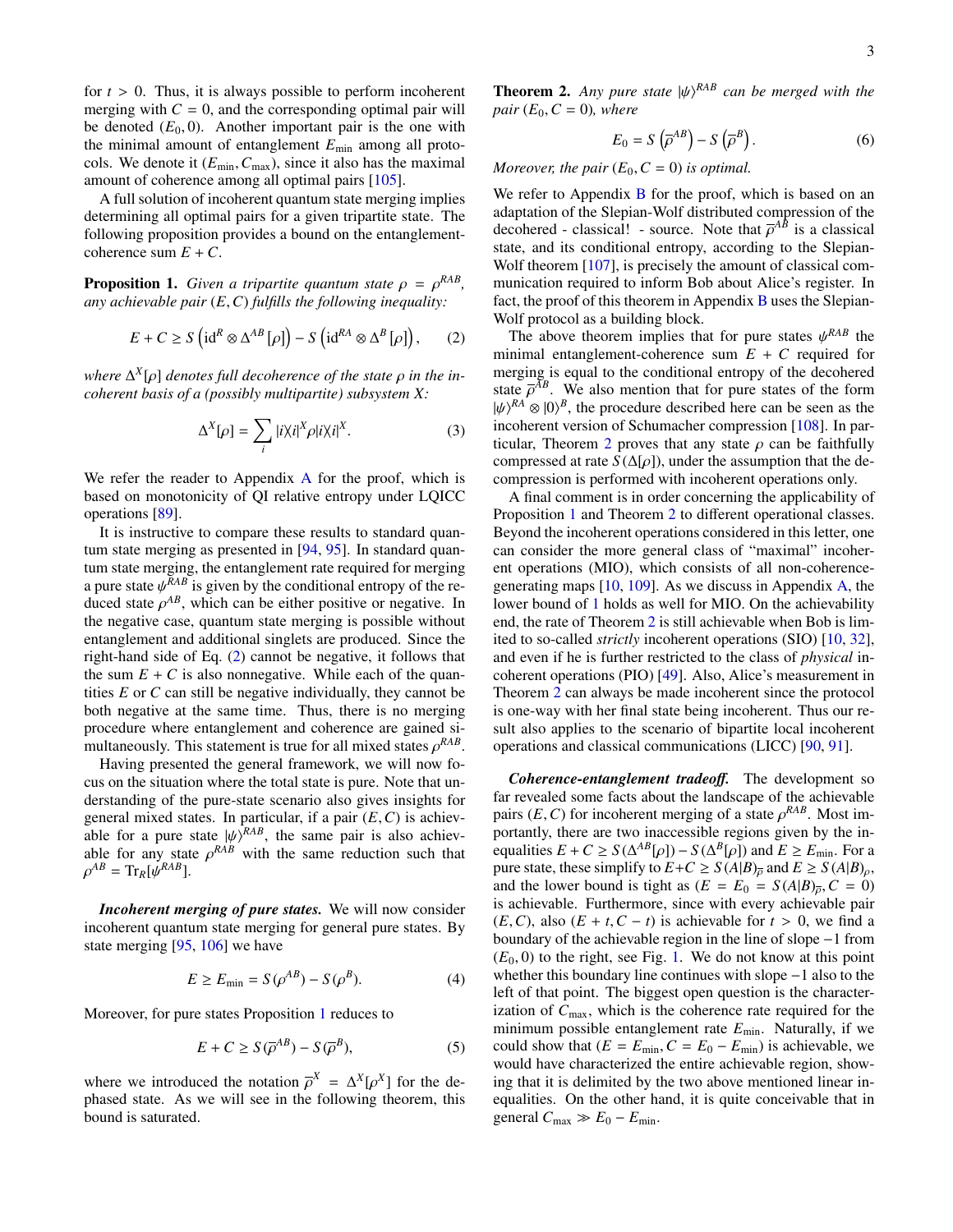

<span id="page-3-0"></span>Figure 1. The achievable region and known bounds for coherence and entanglement required to merge a general pure state  $\psi^{RAB}$ . The shaded regions to the left and below the straight lines are ruled out shaded regions to the left and below the straight lines are ruled out. The solid line of slope  $-1$  to the right downward from  $(E_0, 0)$ , as well as the solid vertical line upward from  $(E_{min}, C_{max})$ , are part of the boundary of the achievable region. The dotted curve connecting these two points represents  $C(E)$ , the general form of which is not known, however. The quantities  $E_0$  and  $E_{\text{min}}$  are given as  $E_0 = S(A|B)_{\bar{\rho}}, E_{\min} = S(A|B)_{\rho}.$ 

We are now going to present an example indicative of the second option inspired by the "flower states" [\[110\]](#page-5-36):

<span id="page-3-1"></span>
$$
|\psi\rangle^{RAB} = \frac{1}{\sqrt{2d}} \sum_{i=0}^{1} \sum_{j=1}^{d} (U_i^{\top} |j\rangle)^R |i\rangle^A |j\rangle^B
$$
  
= 
$$
\frac{1}{\sqrt{2}} (|0\rangle^A \otimes (1 \otimes U_0) |0\rangle_A \rangle^{RB} + |1\rangle^A \otimes (1 \otimes U_1) |0\rangle_A \rangle^{RB})
$$
(7)

where for definiteness  $U_0 = 1$ ,  $U_1 = \underset{\text{p}}{\text{QFT}}$  is the quantum Fourier transform, and  $|\Phi_d\rangle = \sum_i |ii\rangle / \sqrt{d}$  is the maximally entangled state. One checks that for this family of states  $F_0$ entangled state. One checks that for this family of states,  $E_0 =$ 1 (attained by simply teleporting Alice's qubit) and *E*min = 0. Indeed, there is a simple exact merging protocol not using any entanglement, which consists of Alice measuring in the computational basis and communicating *i* to Bob. Bob in turn applies  $U_i^{\dagger}$  after which he is left with the maximally entangled state  $|\Phi_d\rangle^{RB}$  with the reference; now he creates the state  $|+\rangle^{\tilde{B}} = \frac{1}{\sqrt{2}}(|0\rangle + |1\rangle)$  and recovers the state  $|\psi\rangle^{R\tilde{B}B}$  by the controlled unitary  $|0\rangle\langle 0| \otimes U_0 + |1\rangle\langle 1| \otimes U_1$ . Note that while *U*<sub>0</sub> is trivial, *U*<sup>1</sup> requires a large amount of coherence to be implemented, indeed, the previous procedure of Bob requires asymptotically a rate of  $1 + \frac{1}{2} \log d$  of coherence. Conversely, we have the following lower bound:

<span id="page-3-2"></span>Theorem 3. *Merging the state in Eq. [\(7\)](#page-3-1) via one-way LQICC without any initial entanglement, i.e. not only*  $E_i = 0$  *but also*   $\delta = 0$  *in Eq. [\(1\)](#page-1-0), requires a rate of coherence at least C*  $\geq$  $1 + \frac{1}{2} \log d \gg 1.$ 

We refer to Appendix  $C$  for the proof. While we proved the theorem for the case where classical communication only goes in one direction, it is reasonable to believe that this result can be extended to arbitrary LQICC protocols. We also note another limitation of the result: Our proof covers only the case that entanglement is exactly zero initially. It is not clear if this result also applies when considering more general merging procedure where entanglement vanishes only in the asymptotic limit. Nevertheless, this result provides strong evidence that in the task of quantum state merging it is possible to save a large amount of local coherence by using little extra entanglement.

*Application: A family of separable states.* We will now apply the results presented so far to the following family of states:

$$
\rho = \sum_{i,j} p_{ij} |ij \rangle \langle ij|^R \otimes |\psi_{ij} \rangle \langle \psi_{ij}|^A \otimes |i \rangle \langle i|^B, \tag{8}
$$

where the states  $|\psi_{ij}\rangle$  are mutually orthogonal for different *j*, i.e.,  $\langle \psi_{ij} | \psi_{ik} \rangle = \delta_{ik}$ . As is shown in Appendix [D,](#page-8-0) for this type of states all optimal pairs are given by

<span id="page-3-3"></span>
$$
(E, C) = (aC_{\text{max}}, [1 - a]C_{\text{max}})
$$
\n(9)

with *a*  $\geq 0$  and  $C_{\text{max}} = \sum_{i,j} p_{ij} S(\Delta(\psi_{ij}))$ .

,

*Conclusions*. In the present paper we introduced and studied the task of incoherent quantum state merging. This task is the same as standard quantum state merging, up to the fact that one of the parties has free access to local incoherent operations only, and has to consume a coherent resource for more general operations. The amount of resources needed for merging is quantified by an entanglement-coherence pair (*E*,*C*). In general, we showed that the entanglement-coherence sum  $E + C$  is nonnegative, which means that no merging procedure can gain entanglement and coherence at the same time. For pure states we gave a protocol of incoherent quantum state merging by finding the minimal entanglement-coherence sum  $E + C$ , which turns out to be the conditional entropy of the decohered state  $\overline{\rho}^{AB}$ .<br>Our results include

Our results include an incoherent version of Schumacher compression. In particular, if we require that the decompression is performed via incoherent operations only, then the optimal compression rate is given by  $S(\Delta(\rho))$ . This rate is in general larger than the standard compression rate  $S(\rho)$ , which comes from the fact that coherence is required for the decompression in the standard case.

We have also made first steps towards an understanding of the precise tradeoff between entanglement and coherence for the task of LQICC merging. While this remains a major open problem in general, we have given strong indications that in certain situations the equivalent of one ebit can be an arbitrary amount of coherence, which we could prove in a setting of one-way LQICC and a situation where we want to reduce the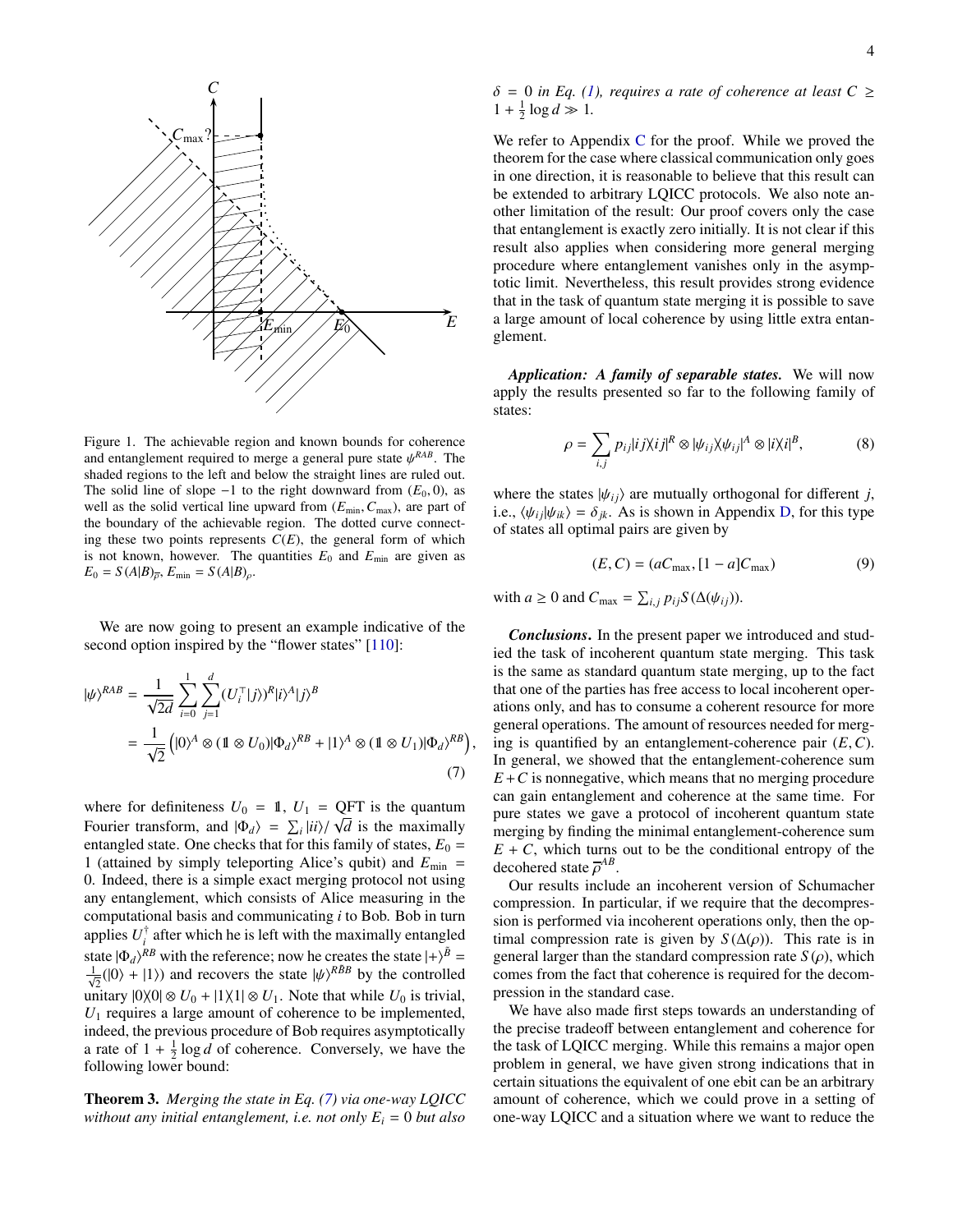available entanglement exactly (and not only asymptotically) to zero.

Another open question is the relation of LQICC merging to the results presented in [\[111\]](#page-5-37). In particular, the authors of [\[111\]](#page-5-37) study the work cost for erasing a system *A* which is (quantum) correlated with another observer *B* in an environment at temperature *T*. As was shown in [\[111\]](#page-5-37), this work cost is bounded above by  $S(A|B)kT \ln(2)$ , where *k* is the Boltzmann constant. At this point it is natural to ask if our results can be applied to understand the role of coherence in the erasure process. We leave these questions for future research.

- <span id="page-4-0"></span>[1] T. Young, *[A course of lectures on natural philosophy and](https://archive.org/details/lecturescourseof02younrich) [the mechanical arts](https://archive.org/details/lecturescourseof02younrich)*, Vol. 2 (London, Printed for J. Johnson,, 1807).
- <span id="page-4-1"></span>[2] L. de Broglie, [J. Phys. Radium](https://hal.archives-ouvertes.fr/file/index/docid/204305/filename/ajp-jphysrad_1922_3_2_33_0.pdf) 2, 33 (1922); [Nature](http://www.nature.com/physics/looking-back/debroglie/index.html) 112, 540 [\(1923\);](http://www.nature.com/physics/looking-back/debroglie/index.html) Ann. de Physique 3, 22 (1925).
- <span id="page-4-2"></span>[3] E. Schrödinger, [Annalen der Physik](http://dx.doi.org/10.1002/andp.19263840404) 384, 361 (1926); [Annalen](http://dx.doi.org/10.1002/andp.19263840602) der Physik 384[, 489 \(1926\);](http://dx.doi.org/10.1002/andp.19263840602) [Annalen der Physik](http://dx.doi.org/10.1002/andp.19263840804) 384, 734 [\(1926\);](http://dx.doi.org/10.1002/andp.19263840804) [Annalen der Physik](http://dx.doi.org/10.1002/andp.19263851302) 385, 437 (1926); [Annalen der](http://dx.doi.org/10.1002/andp.19263861802) Physik 386[, 109 \(1926\);](http://dx.doi.org/10.1002/andp.19263861802) [Naturwissenschaften](http://dx.doi.org/10.1007/BF01507634) 14, 664 (1926); Phys. Rev. 28[, 1049 \(1926\).](http://dx.doi.org/10.1103/PhysRev.28.1049)
- <span id="page-4-3"></span>[4] E. Schrödinger, [Naturwissenschaften](http://dx.doi.org/10.1007/BF01491891) 23, 807 (1935); [Natur](http://dx.doi.org/10.1007/BF01491914)[wissenschaften](http://dx.doi.org/10.1007/BF01491914) 23, 823 (1935); [Naturwissenschaften](http://dx.doi.org/10.1007/BF01491987) 23, 844 [\(1935\).](http://dx.doi.org/10.1007/BF01491987)
- <span id="page-4-4"></span>[5] A. Einstein, B. Podolsky, and N. Rosen, *[Phys. Rev.](http://dx.doi.org/10.1103/PhysRev.47.777)* 47, 777 [\(1935\).](http://dx.doi.org/10.1103/PhysRev.47.777)
- <span id="page-4-5"></span>[6] N. Bohr, Phys. Rev. **48**[, 696 \(1935\).](http://dx.doi.org/10.1103/PhysRev.48.696)
- <span id="page-4-6"></span>[7] M. B. Plenio and S. Virmani, Quantum Inf. Comput. 7, 1 (2007).
- <span id="page-4-7"></span>[8] R. Horodecki, P. Horodecki, M. Horodecki, and K. Horodecki, [Rev. Mod. Phys.](http://dx.doi.org/10.1103/RevModPhys.81.865) 81, 865 (2009).
- <span id="page-4-8"></span>[9] T. Baumgratz, M. Cramer, and M. B. Plenio, [Phys. Rev. Lett.](http://dx.doi.org/10.1103/PhysRevLett.113.140401) 113[, 140401 \(2014\).](http://dx.doi.org/10.1103/PhysRevLett.113.140401)
- <span id="page-4-9"></span>[10] A. Winter and D. Yang, *Phys. Rev. Lett.* **116**[, 120404 \(2016\).](http://dx.doi.org/10.1103/PhysRevLett.116.120404)
- <span id="page-4-10"></span>[11] J. Aberg, (2006), [arXiv:quant-ph](http://arxiv.org/abs/arXiv:quant-ph/0612146v1)/0612146v1.
- [12] G. Gour and R. W. Spekkens, New J. Phys. **10**[, 033023 \(2008\).](http://dx.doi.org/10.1088/1367-2630/10/3/033023)
- [13] G. Gour, I. Marvian, and R. W. Spekkens, *[Phys. Rev. A](http://dx.doi.org/10.1103/PhysRevA.80.012307)* 80, [012307 \(2009\).](http://dx.doi.org/10.1103/PhysRevA.80.012307)
- [14] F. Levi and F. Mintert, New J. Phys. **16**[, 033007 \(2014\).](http://dx.doi.org/10.1088/1367-2630/16/3/033007)
- <span id="page-4-21"></span>[15] I. Marvian and R. W. Spekkens, [New J. Phys.](http://dx.doi.org/10.1088/1367-2630/15/3/033001) 15, 033001 [\(2013\).](http://dx.doi.org/10.1088/1367-2630/15/3/033001)
- <span id="page-4-11"></span>[16] I. Marvian and R. W. Spekkens, [Phys. Rev. A](http://dx.doi.org/10.1103/PhysRevA.90.062110) 90, 062110 [\(2014\).](http://dx.doi.org/10.1103/PhysRevA.90.062110)
- <span id="page-4-12"></span>[17] E. M. Rains, (1997), [arXiv:quant-ph](http://arxiv.org/abs/arXiv:quant-ph/9707002v3)/9707002v3.
- <span id="page-4-13"></span>[18] V. Vedral and M. B. Plenio, *Phys. Rev. A* 57[, 1619 \(1998\).](http://dx.doi.org/10.1103/PhysRevA.57.1619)
- <span id="page-4-14"></span>[19] F. Brandão and M. B. Plenio, [Nature Phys.](http://dx.doi.org/10.1038/nphys1100) 4, 873 (2008).
- <span id="page-4-15"></span>[20] F. Brandão and M. B. Plenio, [Commun. Math. Phys.](http://dx.doi.org/10.1007/s00220-010-1003-1) 295, 829 [\(2010\).](http://dx.doi.org/10.1007/s00220-010-1003-1)
- <span id="page-4-16"></span>[21] J.-J. Chen, J. Cui, and H. Fan, (2015), [arXiv:1509.03576v1.](http://arxiv.org/abs/1509.03576v1)
- [22] S. Cheng and M. J. W. Hall, (2015), [arXiv:1508.03240.](http://arxiv.org/abs/1508.03240)
- [23] D. Mondal, C. Datta, and S. Sazim, (2015), [arXiv:1506.03199v2.](http://arxiv.org/abs/1506.03199v2)
- [24] P. Deb, (2015), [arXiv:1505.04682v2.](http://arxiv.org/abs/1505.04682v2)
- [25] S. Du, Z. Bai, and Y. Guo, *Phys. Rev. A* **91**[, 052120 \(2015\).](http://dx.doi.org/ 10.1103/PhysRevA.91.052120)
- [26] M. N. Bera, T. Qureshi, M. A. Siddiqui, and A. K. Pati, *[Phys.](http://dx.doi.org/10.1103/PhysRevA.92.012118)* Rev. A 92[, 012118 \(2015\).](http://dx.doi.org/10.1103/PhysRevA.92.012118)
- [27] X. Liu, Z. Tian, J. Wang, and J. Jing, (2015), [arXiv:1509.06832v1.](http://arxiv.org/abs/1509.06832v1)

*Acknowledgements.* We thank Martin B. Plenio for comments on the manuscript. We acknowledge financial support from the Alexander von Humboldt Foundation, the John Templeton Foundation, the European Commission (QUIC and STREP RAQUEL), the European Research Council (AdG OSYRIS and AdG IRQUAT), the US National Science Foundation (CAREER 1352326), the Spanish MINECO (FIS2013- 46768, FIS2008-01236, and FIS2013-40627-P) with the support of FEDER funds, the Generalitat de Catalunya (2014- SGR-874 and 2014-SGR-966), and Fundació Privada Cellex.

- [28] H. Li, J. Zou, W.-L. Yu, B.-M. Xu, J.-G. Li, and B. Shao, Phys. Rev. E 89[, 052132 \(2014\).](http://dx.doi.org/10.1103/PhysRevE.89.052132)
- [29] K. von Prillwitz, Ł. Rudnicki, and F. Mintert, (2014), [arXiv:1409.1814.](http://arxiv.org/abs/1409.1814)
- [30] S. Du, Z. Bai, and X. Qi, (2015), [arXiv:1504.02862v1.](http://arxiv.org/abs/1504.02862v1)
- [31] M. Hillery, (2015), [arXiv:1512.01874.](http://arxiv.org/abs/1512.01874)
- <span id="page-4-22"></span>[32] B. Yadin, J. Ma, D. Girolami, M. Gu, and V. Vedral, (2015), [arXiv:1512.02085v1.](http://arxiv.org/abs/1512.02085v1)
- [33] K. Bu, U. Singh, and J. Wu, (2015), [arXiv:1511.08071v1.](http://arxiv.org/abs/1511.08071v1)
- [34] J. M. Matera, D. Egloff, N. Killoran, and M. B. Plenio, (2015), [arXiv:1512.07486v1.](http://arxiv.org/abs/1512.07486v1)
- [35] U. Singh, L. Zhang, and A. K. Pati, (2015), [arXiv:1509.08939.](http://arxiv.org/abs/1509.08939)
- [36] Y.-R. Zhang, L.-H. Shao, Y. Li, and H. Fan, (2015), [arXiv:1505.05270v1.](http://arxiv.org/abs/1505.05270v1)
- [37] U. Singh, M. N. Bera, H. S. Dhar, and A. K. Pati, [Phys. Rev.](http://dx.doi.org/10.1103/PhysRevA.91.052115) A 91[, 052115 \(2015\).](http://dx.doi.org/10.1103/PhysRevA.91.052115)
- <span id="page-4-17"></span>[38] J. Chen, N. Johnston, C.-K. Li, and S. Plosker, (2016), [arXiv:1601.06269.](http://arxiv.org/abs/1601.06269)
- <span id="page-4-18"></span>[39] D. Girolami, *Phys. Rev. Lett.* **113**[, 170401 \(2014\).](http://dx.doi.org/10.1103/PhysRevLett.113.170401)
- [40] S. Du and Z. Bai, (2015), [arXiv:1505.00151v1.](http://arxiv.org/abs/1505.00151v1)
- [41] X. Yuan, H. Zhou, Z. Cao, and X. Ma, [Phys. Rev. A](http://dx.doi.org/ 10.1103/PhysRevA.92.022124) 92, [022124 \(2015\).](http://dx.doi.org/ 10.1103/PhysRevA.92.022124)
- [42] D. P. Pires, L. C. Céleri, and D. O. Soares-Pinto, *[Phys. Rev.](http://dx.doi.org/10.1103/PhysRevA.91.042330)* A 91[, 042330 \(2015\).](http://dx.doi.org/10.1103/PhysRevA.91.042330)
- [43] X. Qi, Z. Bai, and S. Du, (2015), [arXiv:1505.07387.](http://arxiv.org/abs/1505.07387)
- [44] J. Xu, [arXiv:1510.02916.](http://arxiv.org/abs/1510.02916)
- [45] B. Yadin and V. Vedral, (2015), [arXiv:1505.03792.](http://arxiv.org/abs/1505.03792)
- [46] S. Rana, P. Parashar, and M. Lewenstein, *[Phys. Rev. A](http://dx.doi.org/10.1103/PhysRevA.93.012110)* 93, [012110 \(2016\).](http://dx.doi.org/10.1103/PhysRevA.93.012110)
- [47] M. Allegra, P. Giorda, and S. Lloyd, (2015), [arXiv:1503.04735.](http://arxiv.org/abs/1503.04735)
- [48] R. Chandrashekar, P. Manikandan, J. Segar, and T. Byrnes, (2016), [arXiv:1602.00286.](http://arxiv.org/abs/1602.00286)
- <span id="page-4-23"></span>[49] E. Chitambar and G. Gour, (2016), [arXiv:1602.06969v1.](http://arxiv.org/abs/1602.06969v1)
- [50] A. Streltsov, (2015), [arXiv:1511.08346v1.](http://arxiv.org/abs/1511.08346v1)
- [51] C. Napoli, T. R. Bromley, M. Cianciaruso, M. Piani, N. Johnston, and G. Adesso, (2016), [arXiv:1601.03781v1.](http://arxiv.org/abs/1601.03781v1)
- <span id="page-4-19"></span>[52] M. Piani, M. Cianciaruso, T. R. Bromley, C. Napoli, N. Johnston, and G. Adesso, (2016), [arXiv:1601.03782v1.](http://arxiv.org/abs/1601.03782v1)
- <span id="page-4-20"></span>[53] T. R. Bromley, M. Cianciaruso, and G. Adesso, [Phys. Rev.](http://dx.doi.org/10.1103/PhysRevLett.114.210401) Lett. 114[, 210401 \(2015\).](http://dx.doi.org/10.1103/PhysRevLett.114.210401)
- [54] U. Singh, M. N. Bera, A. Misra, and A. K. Pati, (2015), [arXiv:1506.08186v1.](http://arxiv.org/abs/arXiv:1506.08186v1)
- [55] T. Chanda and S. Bhattacharya, (2015), [arXiv:1505.05810.](http://arxiv.org/abs/1505.05810)
- [56] Y.-J. Zhang, W. Han, Y.-J. Xia, Y.-M. Yu, and H. Fan, (2015), [arXiv:1502.02446.](http://arxiv.org/abs/1502.02446)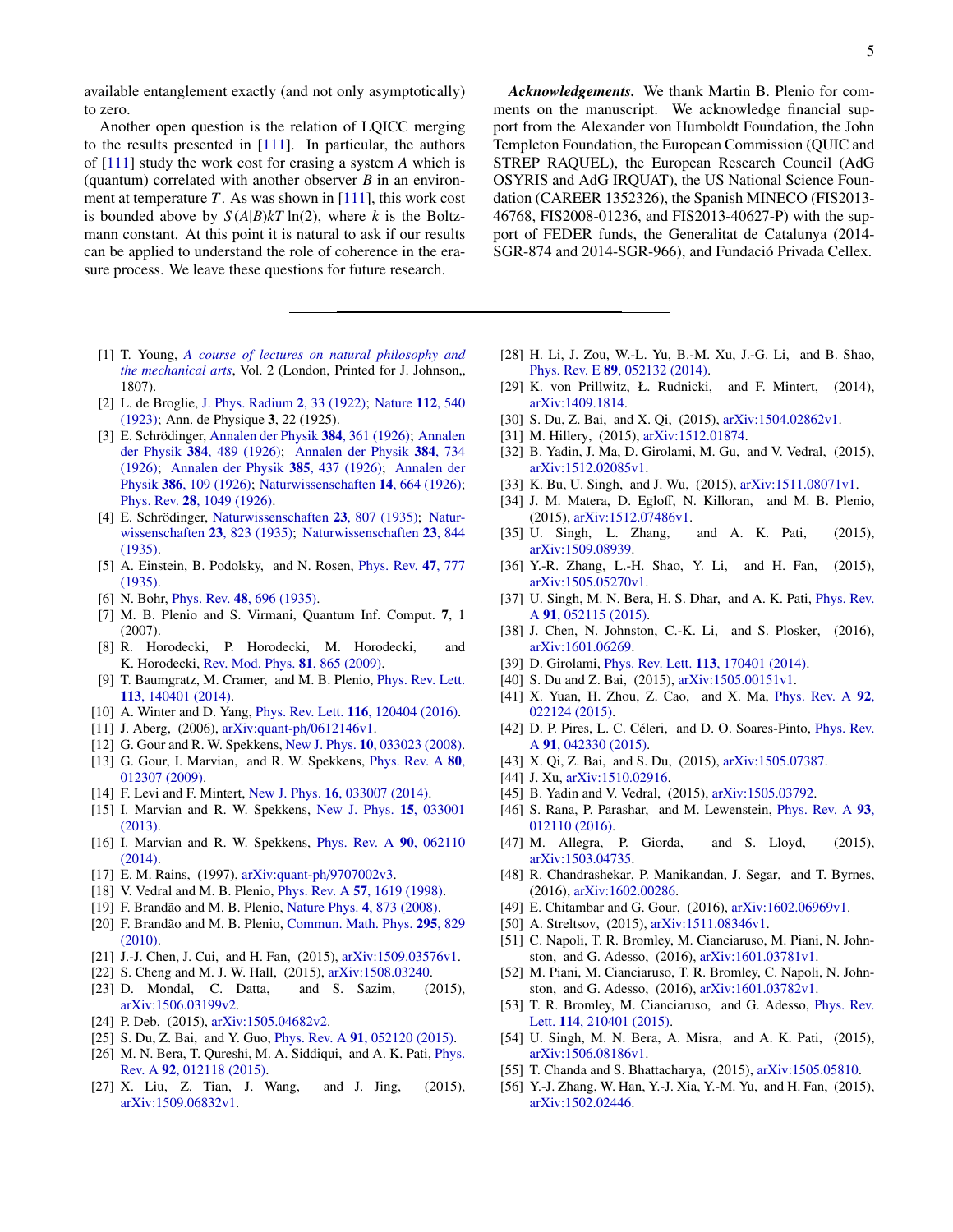- <span id="page-5-0"></span>[57] I. A. Silva, A. M. Souza, T. R. Bromley, M. Cianciaruso, R. S. Sarthour, I. S. Oliveira, R. Lo Franco, E. R. deAzevedo, D. O. Soares-Pinto, and G. Adesso, (2015), [arXiv:1511.01971v1.](http://arxiv.org/abs/1511.01971v1)
- <span id="page-5-1"></span>[58] Y. Peng, Y. Jiang, and H. Fan, (2015), [arXiv:1511.02576v1.](http://arxiv.org/abs/1511.02576v1)
- <span id="page-5-2"></span>[59] Z. Bai and S. Du, (2015), [arXiv:1503.07103v2.](http://arxiv.org/abs/1503.07103v2)
- <span id="page-5-3"></span>[60] G. Karpat, B. Çakmak, and F. F. Fanchini, [Phys. Rev. B](http://dx.doi.org/10.1103/PhysRevB.90.104431) 90, [104431 \(2014\).](http://dx.doi.org/10.1103/PhysRevB.90.104431)
- <span id="page-5-4"></span>[61] B. Çakmak, G. Karpat, and F. F. Fanchini, [Entropy](http://dx.doi.org/10.3390/e17020790) 17, 790 [\(2015\).](http://dx.doi.org/10.3390/e17020790)
- <span id="page-5-5"></span>[62] A. Mani and V. Karimipour, (2015), [arXiv:1506.02304v3.](http://arxiv.org/abs/1506.02304v3)
- [63] K. Bu, L. Zhang, and J. Wu, (2015), [arXiv:1509.09109.](http://arxiv.org/abs/1509.09109)
- <span id="page-5-6"></span>[64] M. García-Díaz, D. Egloff, and M. B. Plenio, (2015), [arXiv:1510.06683v1.](http://arxiv.org/abs/1510.06683v1)
- <span id="page-5-7"></span>[65] A. Streltsov, U. Singh, H. S. Dhar, M. N. Bera, and G. Adesso, Phys. Rev. Lett. 115[, 020403 \(2015\).](http://dx.doi.org/ 10.1103/PhysRevLett.115.020403)
- [66] N. Killoran, F. E. S. Steinhoff, and M. B. Plenio, *[Phys. Rev.](http://dx.doi.org/10.1103/PhysRevLett.116.080402)* Lett. 116[, 080402 \(2016\).](http://dx.doi.org/10.1103/PhysRevLett.116.080402)
- [67] J. Ma, B. Yadin, D. Girolami, V. Vedral, and M. Gu, [Phys.](http://dx.doi.org/ 10.1103/PhysRevLett.116.160407) Rev. Lett. 116[, 160407 \(2016\).](http://dx.doi.org/ 10.1103/PhysRevLett.116.160407)
- <span id="page-5-14"></span>[68] Y. Yao, X. Xiao, L. Ge, and C. P. Sun, *[Phys. Rev. A](http://dx.doi.org/ 10.1103/PhysRevA.92.022112)* 92, [022112 \(2015\).](http://dx.doi.org/ 10.1103/PhysRevA.92.022112)
- [69] Z. Xi, Y. Li, and H. Fan, [Scientific Reports](http://dx.doi.org/ 10.1038/srep10922) 5, 10922 (2015).
- <span id="page-5-15"></span>[70] X. Hu and H. Fan, (2015), [arXiv:1508.01978v1.](http://arxiv.org/abs/1508.01978v1)
- <span id="page-5-8"></span>[71] D. Girolami and B. Yadin, (2015), [arXiv:1509.04131v1.](http://arxiv.org/abs/1509.04131v1)
- <span id="page-5-9"></span>[72] P. Skrzypczyk, A. J. Short, and S. Popescu, [Nature Commu](http://dx.doi.org/10.1038/ncomms5185)nications 5[, 4185 \(2014\).](http://dx.doi.org/10.1038/ncomms5185)
- [73] J. Åberg, Phys. Rev. Lett. 113[, 150402 \(2014\).](http://dx.doi.org/10.1103/PhysRevLett.113.150402)
- [74] M. Lostaglio, D. Jennings, and T. Rudolph, [Nat. Commun.](http://dx.doi.org/10.1038/ncomms7383) 6, [6383 \(2015\).](http://dx.doi.org/10.1038/ncomms7383)
- [75] M. Lostaglio, K. Korzekwa, D. Jennings, and T. Rudolph, Phys. Rev. X 5[, 021001 \(2015\).](http://dx.doi.org/10.1103/PhysRevX.5.021001)
- [76] K. Korzekwa, M. Lostaglio, J. Oppenheim, and D. Jennings, (2015), [arXiv:1506.07875v1.](http://arxiv.org/abs/arXiv:1506.07875v1)
- [77] P. Kammerlander and J. Anders, (2015), [arXiv:1502.02673.](http://arxiv.org/abs/1502.02673)
- [78] G. Vacanti, C. Elouard, and A. Auffeves, (2015), [arXiv:1503.01974.](http://arxiv.org/abs/1503.01974)
- [79] G. Gour, M. P. Müller, V. Narasimhachar, R. W. Spekkens, and N. Y. Halpern, [Physics Reports](http://dx.doi.org/ 10.1016/j.physrep.2015.04.003) 583, 1 (2015).
- [80] A. L. Malvezzi, G. Karpat, B. Çakmak, F. F. Fanchini, T. Debarba, and R. O. Vianna, (2016), [arXiv:1602.03731.](http://arxiv.org/abs/1602.03731)
- [81] S. Bhattacharya, S. Banerjee, and A. K. Pati, (2016), [arXiv:1601.04742.](http://arxiv.org/abs/1601.04742)
- <span id="page-5-10"></span>[82] Y. Yang and G. Chiribella, (2015), [arXiv:1502.00259v2.](http://arxiv.org/abs/1502.00259v2)
- <span id="page-5-11"></span>[83] S. Lloyd, J. Phys.: Conf. Ser. 302, 012037 (2011).
- [84] C.-M. Li, N. Lambert, Y.-N. Chen, G.-Y. Chen, and F. Nori, Sci. Rep. 2[, 885 \(2012\).](http://dx.doi.org/ 10.1038/srep00885)
- [85] S. F. Huelga and M. B. Plenio, [Contemporary Physics](http://dx.doi.org/10.1080/00405000.2013.829687) 54, 181 [\(2013\).](http://dx.doi.org/10.1080/00405000.2013.829687)
- <span id="page-5-12"></span>[86] V. Singh Poonia, D. Saha, and S. Ganguly, (2014), [arXiv:1408.1327.](http://arxiv.org/abs/1408.1327)
- <span id="page-5-13"></span>[87] I. Marvian and R. W. Spekkens, [arXiv:1602.08049v1.](http://arxiv.org/abs/1602.08049v1)
- <span id="page-5-16"></span>[88] X. Hu, A. Milne, B. Zhang, and H. Fan, (2015), [arXiv:1507.02358.](http://arxiv.org/abs/1507.02358)
- <span id="page-5-18"></span>[89] E. Chitambar, A. Streltsov, S. Rana, M. N. Bera, G. Adesso, and M. Lewenstein, Phys. Rev. Lett. 116[, 070402 \(2016\).](http://dx.doi.org/ 10.1103/PhysRevLett.116.070402)
- <span id="page-5-35"></span>[90] E. Chitambar and M.-H. Hsieh, (2015), [arXiv:1509.07458v1.](http://arxiv.org/abs/arXiv:1509.07458v1)
- <span id="page-5-19"></span>[91] A. Streltsov, S. Rana, M. Nath Bera, and M. Lewenstein, (2015), [arXiv:1509.07456v2.](http://arxiv.org/abs/1509.07456v2)
- [92] A. Kumar, (2015), [arXiv:1508.00262.](http://arxiv.org/abs/1508.00262)
- <span id="page-5-17"></span>[93] D. Mondal, T. Pramanik, and A. K. Pati, (2015), [arXiv:1508.03770.](http://arxiv.org/abs/1508.03770)
- <span id="page-5-20"></span>[94] M. Horodecki, J. Oppenheim, and A. Winter, [Nature](http://dx.doi.org/10.1038/nature03909) 436, 673 [\(2005\).](http://dx.doi.org/10.1038/nature03909)
- <span id="page-5-21"></span>[95] M. Horodecki, J. Oppenheim, and A. Winter, [Commun. Math.](http://dx.doi.org/10.1007/s00220-006-0118-x)

Phys. 269[, 107 \(2007\).](http://dx.doi.org/10.1007/s00220-006-0118-x)

- <span id="page-5-22"></span>[96] R. J. Glauber, *Phys. Rev.* **131**[, 2766 \(1963\).](http://dx.doi.org/10.1103/PhysRev.131.2766)
- <span id="page-5-23"></span>[97] E. C. G. Sudarshan, [Phys. Rev. Lett.](http://dx.doi.org/10.1103/PhysRevLett.10.277) 10, 277 (1963).
- <span id="page-5-24"></span>[98] J. K. Korbicz, J. I. Cirac, J. Wehr, and M. Lewenstein, [Phys.](http://dx.doi.org/ 10.1103/PhysRevLett.94.153601) Rev. Lett. 94[, 153601 \(2005\).](http://dx.doi.org/ 10.1103/PhysRevLett.94.153601)
- [99] W. Vogel and D.-G. Welsch, *Quantum Optics*, 3rd ed. (Wiley-VCH, 2006).
- <span id="page-5-25"></span>[100] W. P. Schleich, *Quantum Optics in Phase Space*, 1st ed. (Wiley-VCH, 2001).
- <span id="page-5-26"></span>[101] In general, a process makes catalytic use of a resource if it starts with some amount of the resource  $R_1$  and ends with some nonzero amount  $R_2 > 0$ .
- <span id="page-5-27"></span>[102] It is easy to see that there exists at least one achievable pair. In particular, if Alice's system has dimension  $d_A = 2^n$ , then an achievable pair is given by  $(E = n, C = 0)$ . This follows from the fact that single-qubit teleportation can be performed with one singlet and without additional coherence [\[91\]](#page-5-19). If the dimension of Alice's system does not have this form, there still exists an integer *m* such that  $2^m > d_A$ . Then,  $(E = m, C = 0)$  is an achievable pair by the same arguments.
- <span id="page-5-28"></span>[103] T. M. Cover and J. A. Thomas, *[Elements of Information The](http://dx.doi.org/10.1002/047174882X)[ory 2nd Edition](http://dx.doi.org/10.1002/047174882X)*, Wiley Series in Telecommunications and Signal Processing (Wiley-Interscience, 2006).
- <span id="page-5-29"></span>[104] I. Csiszár and J. Körner, *Information Theory: Coding Theorems for Discrete Memoryless Systems*, 2nd ed. (Cambridge University Press, 2011).
- <span id="page-5-30"></span>[105] To see that the pair  $(E_{min}, C_{max})$  has maximal amount of coherence among all optimal pairs, consider two optimal pairs  $(E, C)$  and  $(E', C')$  with  $C < C'$ . Then, by optimality it must<br>be that  $F > F'$ . Suppose now there existed a pair  $(\tilde{F}, \tilde{C})$  with be that  $E > E'$ . Suppose now, there existed a pair  $(\tilde{E}, \tilde{C})$  with  $\tilde{C} > C$  By the aforementioned aroument it follows that  $\tilde{C} > C_{\text{max}}$ . By the aforementioned argument it follows that  $\tilde{E}$  <  $E_{\text{min}}$ , which is a contradiction.
- <span id="page-5-31"></span>[106] M. Horodecki, P. Horodecki, R. Horodecki, J. Oppenheim, A. Sen(De), U. Sen, and B. Synak-Radtke, [Phys. Rev. A](http://dx.doi.org/ 10.1103/PhysRevA.71.062307) 71, [062307 \(2005\).](http://dx.doi.org/ 10.1103/PhysRevA.71.062307)
- <span id="page-5-32"></span>[107] D. Slepian and J. Wolf, [IEEE Trans. Inf. Theory](http://dx.doi.org/10.1109/TIT.1973.1055037) 19, 471 [\(1973\).](http://dx.doi.org/10.1109/TIT.1973.1055037)
- <span id="page-5-33"></span>[108] B. Schumacher, *Phys. Rev. A* **51**[, 2738 \(1995\).](http://dx.doi.org/10.1103/PhysRevA.51.2738)
- <span id="page-5-34"></span>[109] F. G. S. L. Brandão and G. Gour, [Phys. Rev. Lett.](http://dx.doi.org/10.1103/PhysRevLett.115.070503) 115, 070503 [\(2015\).](http://dx.doi.org/10.1103/PhysRevLett.115.070503)
- <span id="page-5-36"></span>[110] Note that the flower states presented in [\[112\]](#page-5-38) are obtained by purifying the information locking states of [\[113\]](#page-5-39), and their results are mathematically equivalent due to the duality between entanglement of formation and Henderson-Vedral information.
- <span id="page-5-37"></span>[111] L. del Rio, J. Åberg, R. Renner, O. Dahlsten, and V. Vedral, Nature 474[, 61 \(2011\).](http://dx.doi.org/ 10.1038/nature10123)
- <span id="page-5-38"></span>[112] K. Horodecki, M. Horodecki, P. Horodecki, and J. Oppenheim, Phys. Rev. Lett. 94[, 200501 \(2005\).](http://dx.doi.org/10.1103/PhysRevLett.94.200501)
- <span id="page-5-39"></span>[113] D. P. DiVincenzo, M. Horodecki, D. W. Leung, J. A. Smolin, and B. M. Terhal, Phys. Rev. Lett. 92[, 067902 \(2004\).](http://dx.doi.org/10.1103/PhysRevLett.92.067902)
- <span id="page-5-40"></span>[114] C. H. Bennett, G. Brassard, C. Crépeau, R. Jozsa, A. Peres, and W. K. Wootters, [Phys. Rev. Lett.](http://dx.doi.org/ 10.1103/PhysRevLett.70.1895) 70, 1895 (1993).
- <span id="page-5-41"></span>[115] H. Maassen and J. B. M. Uffink, [Phys. Rev. Lett.](http://dx.doi.org/10.1103/PhysRevLett.60.1103) **60**, 1103 [\(1988\).](http://dx.doi.org/10.1103/PhysRevLett.60.1103)
- <span id="page-5-42"></span>[116] P. W. Shor, [Journal of Mathematical Physics](http://dx.doi.org/10.1063/1.1498000) 43, 4334 (2002).
- <span id="page-5-43"></span>[117] C. King, Quantum Information and Computation 3, 186 (2003), [arXiv:quant-ph](http://arxiv.org/abs/quant-ph/0212057)/0212057.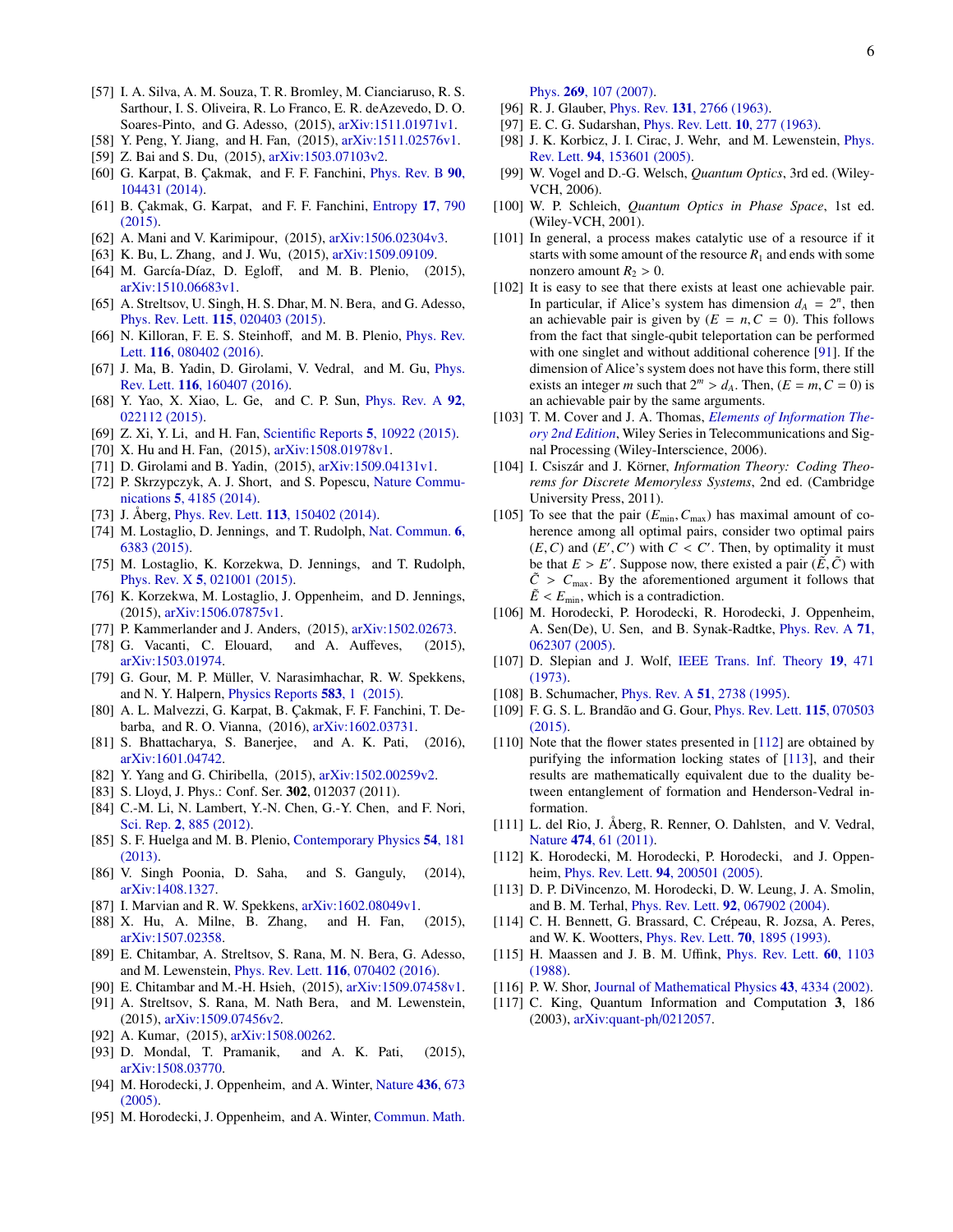## <span id="page-6-0"></span>Appendix A: Proof of Proposition [1](#page-2-1)

Here we will prove that any achievable pair  $(E, C)$  fulfills the following inequality:

$$
E + C \ge S\left(\Delta^{AB}[\rho]\right) - S\left(\Delta^{B}[\rho]\right). \tag{A1}
$$

For proving this statement, we will use the QI relative entropy which can be written as [\[89\]](#page-5-18):

$$
C_r^{X|Y}(\rho^{XY}) = S(\Delta^Y[\rho^{XY}]) - S(\rho^{XY}).
$$
 (A2)

The definition of an achievable pair in Eq. [\(1\)](#page-1-0) of the main text together with the continuity of the QI relative entropy [\[89\]](#page-5-18) implies that there exist nonnegative numbers  $E_i$ ,  $E_t$ ,  $C_i$ , and  $C_t$ with  $E = E_i - E_t$  and  $C = C_i - C_t$  such that for any  $0 < \varepsilon \leq 1/2$ and any  $\delta > 0$  there is an integer  $n \geq 1$  and an LQICC protocol Λ such that

$$
C_r^{RA|B\tilde{B}}\left(\Lambda\left[\rho_i^{\otimes n} \otimes \Phi_2^{\otimes[(E_i+\delta)n]} \otimes \Psi_2^{\otimes[(C_i+\delta)n]}\right]\right) \geq (A3)
$$
  

$$
C^{RA|B\tilde{B}}\left(\wedge^{\otimes n} \otimes \Phi^{\otimes[E_i n]} \otimes \Psi^{\otimes[C_i n]}\right) = 2 \text{clos } d = 2b(c)
$$

$$
C_r^{RA|B\tilde{B}}\left(\rho_t^{\otimes n}\otimes\Phi_2^{\otimes [E_in]}\otimes\Psi_2^{\otimes [C_in]}\right)-2\varepsilon\log_2 d_{\text{tot}}-2h(\varepsilon).
$$

Here,  $h(x) = -x \log_2 x - (1-x) \log_2(1-x)$  is the binary entropy and  $d_{\text{tot}}$  is the total dimension given as follows:

$$
d_{\text{tot}} = d_{RA\tilde{B}B}^n \times 4^{\lfloor (E_i + \delta)n \rfloor + \lceil E_i n \rceil} \times 2^{\lfloor (C_i + \delta)n \rfloor + \lceil C_i n \rceil}.
$$
 (A4)

In the next step we will introduce the number  $d'$  as follows:

$$
d' = d_{RA\tilde{B}B} \times 4^{E_i + E_i + \delta + 1} \times 2^{C_i + C_i + \delta + 1},
$$
 (A5)

and it can be verified by inspection that  $(d')^n \ge d_{\text{tot}}$ . Together with Eq.  $(A3)$  this leads us to the following inequality:

$$
C_r^{RA|B\tilde{B}}\left(\Lambda\left[\rho_i^{\otimes n} \otimes \Phi_2^{\otimes \left(\underline{E}_i + \delta\right)n\right]} \otimes \Psi_2^{\otimes \left(\underline{C}_i + \delta\right)n\right]}\right) \geq (A6)
$$
  

$$
C_r^{RA|B\tilde{B}}\left(\rho_i^{\otimes n} \otimes \Phi_2^{\otimes \left[\underline{E}_i n\right]} \otimes \Psi_2^{\otimes \left[\underline{C}_i n\right]}\right) - 2n\varepsilon \log_2 d' - 2h(\varepsilon).
$$

Since the QI relative entropy is additive and does not increase under LQICC operations [\[89\]](#page-5-18), it follows that

$$
C_r^{RA|B\bar{B}}(\rho_i) + \frac{\lfloor (E_i + \delta)n \rfloor + \lfloor (C_i + \delta)n \rfloor}{n}
$$
 (A7)  
\n
$$
\geq C_r^{RA|B\bar{B}}(\rho_i) + \frac{\lfloor E_t n \rfloor + \lfloor C_t n \rfloor}{n} - 2\varepsilon \log_2 d' - \frac{2}{n}h(\varepsilon).
$$

The desired statement follows by using the relations:

$$
C_r^{RA|B\tilde{B}}(\rho_i) = S(\Delta^B(\rho)) - S(\rho), \tag{A8}
$$

$$
C_r^{RA|B\tilde{B}}(\rho_t) = S(\Delta^{AB}(\rho)) - S(\rho)
$$
 (A9)

together with the facts that  $\lfloor x \rfloor \leq x$  and  $\lceil x \rceil \geq x$ .

Note that in this proof, the restriction to LQICC operations is needed only to ensure monotonicity of the QI relative entropy. This monotonicity follows from the fact that LQICC operations preserve the set of so-called quantum-incoherent QI states; i.e. states of the form  $\rho^{XY} = \sum_{y} p_{y} \rho_{y}^{X} \otimes |y \rangle \vee |^{Y}$ , where the  $\alpha^{X}$  are orbitrary and  $|y\rangle$  is the incoherent hesis for where the  $\rho_y^X$  are arbitrary and  $|y\rangle$  is the incoherent basis for system Y. The OI relative entrony is therefore a monotone for system *Y*. The QI relative entropy is therefore a monotone for

any other class of operations that also preserve the QI set of states.

The most general class of QI-preserving operations are formed by so-called "maximal" incoherent operations (MIO) on Bob's side and arbitrary operations on Alice's. Recall that a completely positive trace-preserving (CPTP) map  $\varepsilon$  belongs to the class MIO if  $\mathcal{E}(\rho) \in \mathcal{I}$  for any  $\rho \in \mathcal{I}$ , where  $\mathcal{I}$  denotes the set of incoherent states. A MIO measurement that produces classical outcomes *i* can be represented by the CPTP map  $\rho^B \mapsto \sum_i \mathcal{E}_i(\rho)^B \otimes |i\rangle\langle i|^C$  with each  $\mathcal{E}_i$  being an incoherent<br>CP man. Hence the incoherent operations  $\{K_i\}$  studied in this CP map. Hence the incoherent operations  ${K_i}_i$  studied in this paper are special MIO maps of the form  $\rho \mapsto \sum_i K_i \rho K_i^{\dagger}$ <br>It is easy to see that MIO acts invariantly on the set  $i^{\dagger}$  ⊗ |*i* $\chi$ *i*|. It is easy to see that MIO acts invariantly on the set of QI states. Thus, the QI relative entropy is monotonic under MIO, and we see that Proposition [1](#page-2-1) also holds for MIO performed on Bob's side.

### <span id="page-6-1"></span>Appendix B: Proof of Theorem [2](#page-2-2)

<span id="page-6-2"></span>Here we will prove that any pure state  $|\psi\rangle^{RAB}$  can be merged<br>th the pair  $(F_0, C = 0)$  where with the pair  $(E_0, C = 0)$ , where

$$
E_0 = S(A|B)_{\overline{\rho}} = S(\overline{\rho}^{AB}) - S(\overline{\rho}^B), \tag{B1}
$$

and  $\overline{\rho}^X = \Delta^X[\rho^X]$  denotes the dephased state.<br>For proving this, note that any pure state *M* [ρ

For proving this, note that any pure state  $|\psi\rangle^{RAB}$  can be writ-<br>*i* in the following form: ten in the following form:

$$
|\psi\rangle^{RAB} = \sum_{x,y} a_{xy} |\mu_{xy}\rangle^R \otimes |x\rangle^A \otimes |y\rangle^B \tag{B2}
$$

with complex coefficients  $a_{xy}$  and arbitrary referee's states  $|\mu_{xy}\rangle^R$ . We will now show that the state merging transformation  $|\psi\rangle^{RAB} \rightarrow |\psi\rangle^{RB'B}$  can performed asymptotically by mation  $|\psi\rangle^{RAB} \rightarrow |\psi\rangle^{RB'B}$  can performed asymptotically by<br>*I* OICC at an entanglement consumption rate of  $S(AB)$  – LQICC at an entanglement consumption rate of  $S(A|B)_{\overline{0}} =$  $S\left(\overline{\rho}^{AB}\right)-S\left(\overline{\rho}^B\right).$ 

By the structure of the state  $|\psi\rangle^{RAB}$ , we see that  $S(A|B)_{\overline{p}} = \frac{S(Y|Y)}{S(Y|Y)}$  where *X* and *Y* are random variables jointly dis- $H(X|Y)$ , where *X* and *Y* are random variables jointly distributed according to  $p(x, y) = |a_{xy}|^2$ . The state merging proto-<br>col is essentially Slepian-Wolf data compression [107] of the col is essentially Slepian-Wolf data compression [\[107\]](#page-5-32) of the source *X* with side information *Y* at the decoder, run in coherent superposition. The resulting protocol will turn out to be fully incoherent, for both Alice and Bob.

To be precise, fix a code for block length *n*, consisting of compression and decompression functions

$$
f: \mathcal{X}^n \longrightarrow [N],
$$
 (B3)

$$
g: [N] \times \mathcal{Y}^n \longrightarrow \mathcal{X}^n,\tag{B4}
$$

such that  $\log N = n(H(X|Y) + \delta)$  and

$$
\Pr\left\{X^n \neq g(f(X^n), Y^n)\right\} \leq \epsilon. \tag{B5}
$$

By the Slepian-Wolf theorem [\[103,](#page-5-28) [107\]](#page-5-32), for every  $\epsilon$ ,  $\delta > 0$ , such a code exists for all sufficiently large *n*. For the purposes of the quantum protocol, define  $G(v, y^n) := (g(v, y^n), y^n)$ , such that that

$$
\Pr\left\{(X^n, Y^n) \neq G(f(X^n), Y^n)\right\} \leq \epsilon. \tag{B6}
$$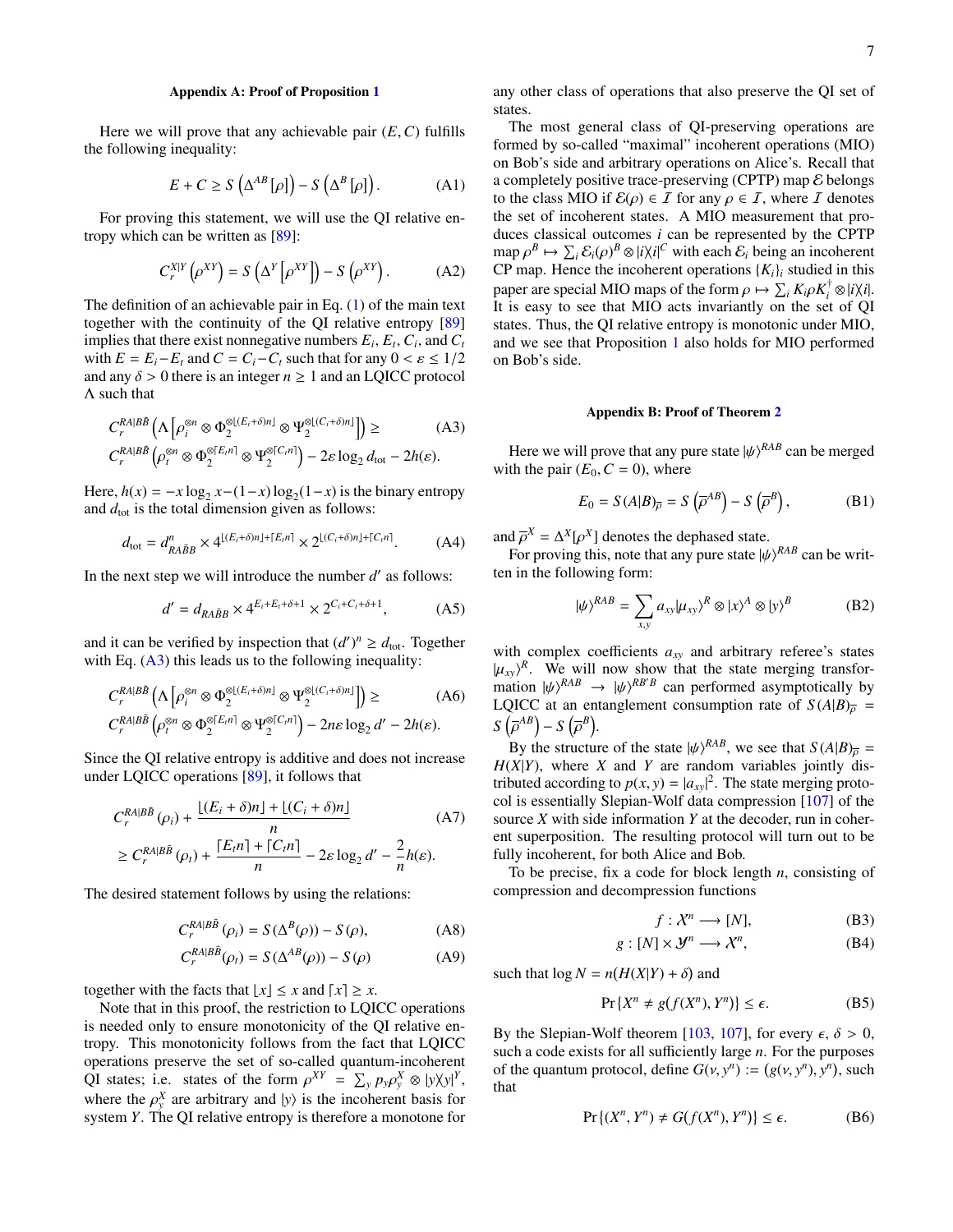Because of this, there exists a subset  $S \subset \mathcal{X}^n \times \mathcal{Y}^n$  such that  $\Pr \{ (X^n, Y^n) \in S \} \ge 1 - \epsilon \text{ and } (x^n, y^n) = G(f(x^n), y^n) \text{ for all } (x^n, y^n) \in S.$  We can therefore introduce the one-to-one func- $(x^n, y^n)$  ∈ S. We can therefore introduce the one-to-one func-<br>tion  $\widetilde{G}$  :  $[M] \times M^n$  →  $X^n \times M^n$  if  $\mathcal{R}$  (with  $\mathcal{R} = [M] \times M^n$ ) tion  $\widetilde{G}$  :  $[N] \times \mathcal{Y}^n \longrightarrow \mathcal{X}^n \times \mathcal{Y}^n \cup \mathcal{R}$  (with  $\mathcal{R} = [N] \times \mathcal{Y}^n$ ) by

$$
\widetilde{G}(v, y^n) = \begin{cases} G(v, y^n) & \text{if } G(v, y^n) \in S, \\ (v, y^n) & \text{otherwise.} \end{cases}
$$
 (B7)

Note that by construction

$$
\Pr\left\{(X^n, Y^n) \neq \widetilde{G}(f(X^n), Y^n)\right\} \leq \epsilon.
$$

Now we can describe the quantum protocol: Define the incoherent(!) isometries

$$
U: |x^n\rangle^{A^n} \longmapsto |x^n\rangle^{A^n} |f(x^n)\rangle^{A_0},
$$
 (B8)

and

$$
V: |\nu\rangle^{B_0}|\mathbf{y}^n\rangle^{B^n} \longmapsto |\widetilde{G}(\nu, \mathbf{y}^n)\rangle^{(B_0 + A'^n)B^n}.
$$
 (B9)

The first three steps of the protocol are easy: Alice applies *U* to her register  $A<sup>n</sup>$ , then sends the register  $A<sub>0</sub>$  to Bob by tele-portation [\[114\]](#page-5-40) using  $\log N = n(E + \delta)$  ebits, who receives it in his register  $B_0$  and applies *V* to  $B_0 B^n$ . The resulting state is

$$
\begin{split}\n|\varphi\rangle^{R^{n}A^{n}(B_{0}+A'^{n})B^{n}} &= (I^{R^{n}} \otimes VI^{A_{0}\to B_{0}}U)|\psi\rangle^{\otimes n} \\
&= \sum_{x^{n},y^{n}} a_{x^{n}y^{n}} |\mu_{x^{n}y^{n}}\rangle^{R^{n}} \otimes |x^{n}\rangle^{A^{n}} \otimes |\widetilde{G}(v,y^{n})\rangle^{(B_{0}+A'^{n})B^{n}} \\
&= \sum_{(x^{n},y^{n})\in S} a_{x^{n}y^{n}} |\mu_{x^{n}y^{n}}\rangle^{R^{n}} \otimes |x^{n}\rangle^{A^{n}} \otimes |x^{n},y^{n}\rangle^{(B_{0}+A'^{n})B^{n}} \qquad (B10) \\
&+ \sum_{(x^{n},y^{n})\in S} a_{x^{n}y^{n}} |\mu_{x^{n}y^{n}}\rangle^{R^{n}} \otimes |x^{n}\rangle^{A^{n}} \otimes |v,y^{n}\rangle^{(B_{0}+A'^{n})B^{n}}.\n\end{split}
$$

Note that the overall amplitude of the second summation is  $< \epsilon$  since Pr(S)  $\geq 1 - \epsilon$ . Furthermore, the  $|v\rangle$  are orthogonal to the  $|x^n\rangle$ . Thus by defining

$$
|\widetilde{\psi}\rangle^{RAA'B} := \sum_{x,y} a_{xy} |\mu_{xy}\rangle^R \otimes |x\rangle^A \otimes |x\rangle^{A'} |y\rangle^B, \tag{B11}
$$

we have

$$
\operatorname{Tr}\widetilde{\psi}^{\otimes n}\varphi\geq 1-\epsilon,\tag{B12}
$$

by the Slepian-Wolf property of the maps  $f$  and  $\tilde{G}$ . In other words,

$$
|\varphi\rangle = \sqrt{1 - \epsilon} |\widetilde{\psi}\rangle^{\otimes n} + \sqrt{\epsilon} |\theta\rangle, \tag{B13}
$$

with a (sub-)normalized vector  $|\theta\rangle$ . It remains to decouple the register  $A<sup>n</sup>$ , which however is easily done due to the structure of  $|\psi\rangle$  as a generalized GHZ-state: Indeed, for  $d = |X| = |A|$ , consider the conjugate basis

$$
|\alpha\rangle = \frac{1}{\sqrt{d}} \sum_{x=0}^{d-1} e^{2\pi i \alpha x/d} |x\rangle,
$$

then one can confirm by direct calculation

$$
\langle \alpha | \widetilde{\psi} \rangle = \frac{1}{\sqrt{d}} \sum_{x,y} a_{xy} e^{-2\pi i \alpha x/d} |xy\rangle^R \otimes |x\rangle^{A'} |y\rangle^B
$$

$$
= \frac{1}{\sqrt{d}} (I_R \otimes Z^{-\alpha} \otimes I_B) | \psi\rangle^{RA'B}, \qquad (B14)
$$

and thus

$$
\langle \alpha^n | \widetilde{\psi} \rangle^{\otimes n} = \frac{1}{d^{n/2}} \bigotimes_{i=1}^n (I_{R_i} \otimes Z^{-\alpha_i} \otimes I_{B_i}) | \psi \rangle^{R_i A_i' B_i}.
$$
 (B15)

Le., to transform  $(\bar{\psi}^{RAA'B})^{\otimes n}$  to  $(\psi^{RA'B})^{\otimes n}$ , Alice will destructively measure each of the *n* A-systems in the conjugate basis tively measure each of the *n A*-systems in the conjugate basis  $\{| \alpha \rangle \}$  – which is an incoherent operations – then communicates the outcomes  $\alpha^n = \alpha_1 \dots \alpha_n$  to Bob who applies the diagonal unitaries  $Z^{\alpha_i}$  (to the *i*-th *A'*-system). To be precise, the incounitaries  $Z^{\alpha_i}$  (to the *i*-th *A'*-system). To be precise, the incoherent operation that Alice performs is given by Kraus operators  $K_{\alpha^n} = |0\rangle\langle\alpha^n|$ , which map her system to the incoherent<br>state  $|0\rangle$  for every outcome  $\alpha^n$ . By applying this procedure to state  $|0\rangle$  for every outcome  $\alpha^n$ . By applying this procedure to  $\alpha$  instead, they obtain a final state  $u^{(n)}$  with  $\varphi$  instead, they obtain a final state  $\psi^{(n)}$  with

$$
\left\|\psi^{(n)} - (\psi^{RA'B})^{\otimes n}\right\|_{1} \le \left|\psi^{(n)}\right\rangle - \left|\psi\right\rangle^{\otimes n}\right|_{2} \le 2\sqrt{\epsilon}.
$$
 (B16)

As  $\epsilon$  can be made arbitrarily small for increasing *n*, this concludes the proof.

Note that in this protocol Bob simply performs permutations and diagonal unitaries. Since these operations belong to the class of physical incoherent operations (PIO) [\[49\]](#page-4-23) and the more general class of strictly incoherent operations (SIO) [\[32\]](#page-4-22), we see that Theorem [2](#page-2-2) also holds when Bob is restricted to PIO/SIO.

#### <span id="page-7-0"></span>Appendix C: Proof of Theorem [3](#page-3-2)

We now show that for states of the form

$$
|\psi\rangle^{RAB} = \frac{1}{\sqrt{2d}} \sum_{i=0}^{1} \sum_{j=1}^{d} (U_i^{\top} |j\rangle)^R |i\rangle^A |j\rangle^B
$$
  
= 
$$
\frac{1}{\sqrt{2}} (|0\rangle^A \otimes (1 \otimes U_0)|\Phi_d\rangle + |1\rangle^A \otimes (1 \otimes U_1)|\Phi_d\rangle),
$$
 (C1)

any *one-way* LQICC protocol that does not use any entanglement, requires a rate of coherence of at least  $C' \geq 1 +$  $\frac{1}{2}$  log  $d \gg 1$ . Namely, to succeed in merging of  $\psi^{\otimes n}$ , Alice's measurement needs to leave Bob approximately with a maxmeasurement needs to leave Bob approximately with a maximally entangled state with *R*, a state  $|\phi\rangle^{R^n B^n}$  within trace distance  $\epsilon$  from  $(1 \otimes V)|\Phi\rangle^{\otimes n}$  with a unitary *V* on  $R^n$  (at least tance  $\epsilon$  from  $(1 \otimes V)|\Phi_d\rangle^{\otimes n}$ , with a unitary *V* on  $B^n$  (at least for most outcomes). Bob's local operation *T* then must take for most outcomes). Bob's local operation *T* then must take φ to within  $\epsilon$  of  $(\psi)^{R\tilde{B}B}$ <sup>®*n*</sup>, which means that *T* in a certain precise sense has to approximate the action of  $U^{\otimes n}V^{\dagger}$ , with the isometry  $U = \frac{1}{\sqrt{2}} (|0\rangle^{\tilde{B}} \otimes U_0 + |1\rangle^{\tilde{B}} \otimes U_1)$ :

$$
(\mathrm{id} \otimes T)\phi \approx \psi^{\otimes n}
$$
  
=  $(1 \otimes U^{\otimes n}V^{\dagger})(1 \otimes V)\Phi_d^{\otimes n}(1 \otimes V)^{\dagger}(1 \otimes U^{\otimes n}V^{\dagger})^{\dagger}$   
 $\approx (1 \otimes V)\Phi_d^{\otimes n}(1 \otimes V)^{\dagger},$  (C2)